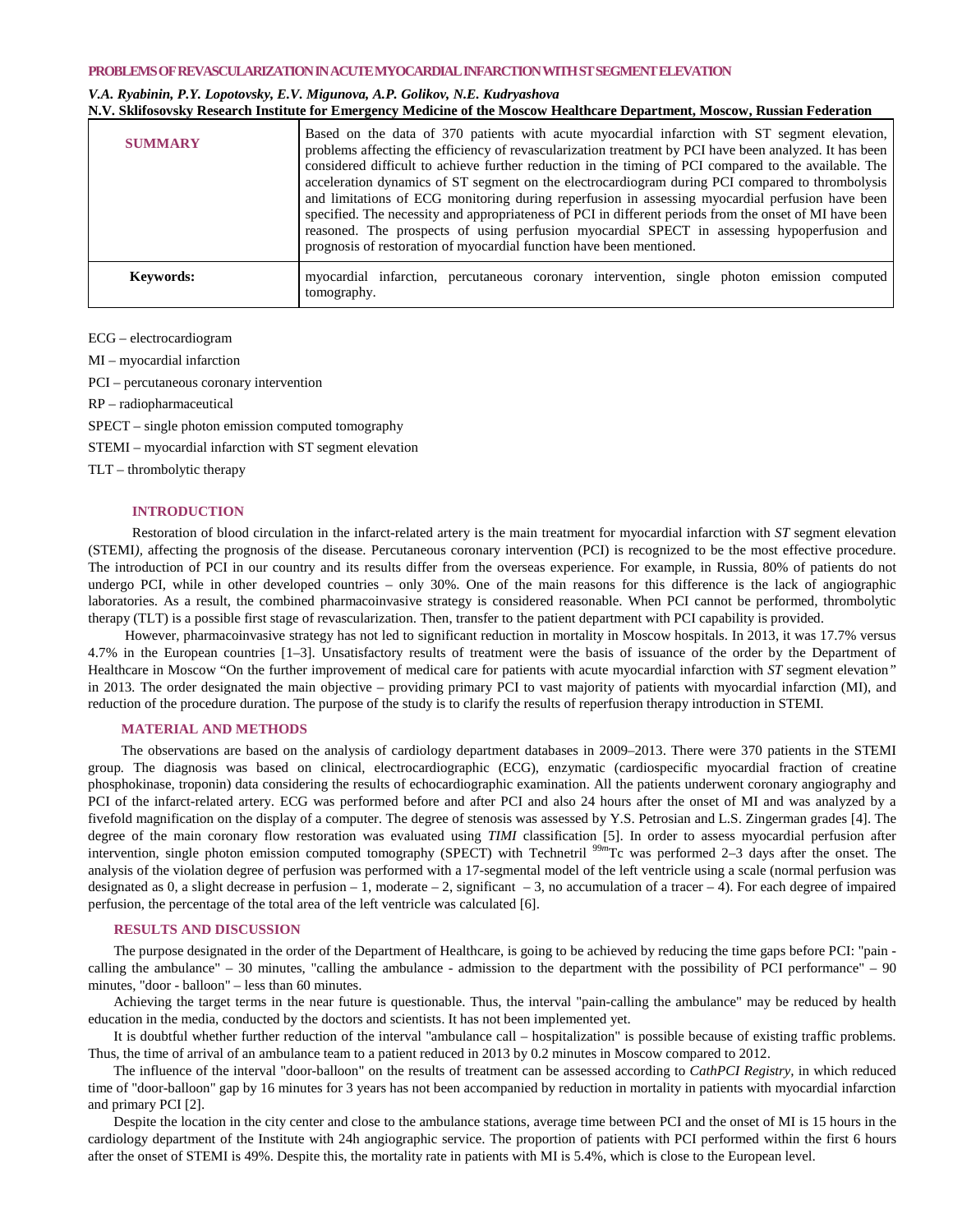The most available method to monitor the clinical efficacy of PCI in *STEMI* is ECG and the rate of return of the *ST* segment to the isoline in particular. It was found that after the early PCI, the *ST* segment decreased 24 hours after the onset of the disease more intensively than in successful thrombolytic therapy (Fig. 1). Acceleration of the ST segment decrease has not been observed in the performance of PCI after 6 h. The results confirm the importance of both time and method of reperfusion.

Full main artery blood flow was not restored in all cases. The reason for this was PCI complications, such as intimal dissection, thrombosis in the stent, peripheral embolization, accompanied by myocardial ischemia, observed in 8% of cases. In addition to them, in 12% of cases, the blood flow in the infarct-related artery did not reach the degree of *TIMI* 3 due to technical difficulties. Furthermore, in 56% of cases with the bloodstream regarded as *TIMI* 3 in the early stages of the disease there was no acceleration of the *ST* segment decrease. Presumably, the reason for this was the violation of myocardial perfusion due to the depth of myocardial ischemia, dependant from the initial degree of arterial occlusion, condition of the collateral circulation zone, areas remote from ischemia as well as myocardial stunning during reperfusion. These conditions affecting the evolution of the ECG in STEMI were presented in earlier publications [7].

In this regard, it should be emphasized that the degree of deviation of the *ST* segment from the isoline does not reflect the amount of infarction. As we know, the basis of this phenomenon is uneven repolarization of the myocardium in its different areas and the presence of the electric field which vector is directed to the recording electrodes (Fig. 2a). In the subacute and scarring stages of myocardial infarction the area of ischemic damage can be transformed into scar tissue or viable myocardium. The proportion depends on the conditions listed above. As the unevenness of repolarization decreases, the *ST* segment approaches to the isoline (Fig. 2b).

Thus, acceleration of the *ST* segment return to the isoline is a result of acceleration of two processes –formation of necrosis and restoration of myocardial viability.

Defining the depth of ischemic myocardial injury is advisable for studying the prospects for restoration of myocardial function after PCI. For this, all patients underwent perfusion SPECT of the myocardium after the restoration of blood flow on days 2–3. In this study, the capture of the radiopharmaceutical (RP) (Technetril <sup>99</sup>*<sup>m</sup>*Tc) by cardiomyocytes is proportional to blood flow and depends on the depth of the ischemic cell damage. The results of the survey of 56 patients of similar age and degree of stenosis showed that after early PCI (no more than 6 h), 60% of patients (18 patients out of 30) had a significant violation of perfusion (grade 2–4) in the system of the infarct related artery, whereas after the late PCI violation of perfusion of the same grade was revealed in 46% of cases (12 patients out of 26), indicating a lack of reperfusion. The ratio of the degree of damage to the myocardium of the left ventricle and its area after early and late PCI is shown on Fig. 3.

At first glance, this fact seems to be paradoxical. However, temporary deepening of ischemic damage in conditions of oxidative stress during reperfusion accounts for the phenomenon. It is known from clinical observations that in deep myocardial ischemia reperfusion may be accompanied by rhythm disturbances, transient hypotension, angina, which is reflected in the concept of "reperfusion syndrome" [8]. These observations are confirmed by the data of morphological studies of the area of infarction when hemorrhagic changes are revealed after successful reperfusion. In the long-term period, this factor can accelerate regenerative processes [9]. In this regard, methods of drug myocardial protection have been proposed. Beta-blockers, antioxidants, antihypoxants, phosphocreatine were among them [10–12]. Their effect is based on reduced myocardial demand in oxygen, and damaging effects of free radicals on cell membranes.

In the current guidelines PCI after 24 hours is not considered to be appropriate to conduct due to the absence of the reduced mortality evidence. However, this does not preclude positive effect of reperfusion on the myocardial function in the long-term period. This assumption is confirmed by the comparative prospective study of D.G. Ioseliani [13], as well as the results of research carried out at the Institute, where reduction in the rate of deaths in the long-term period is observed in addition to surgical improvements [14].

The obtained results are the basis for the study of the reperfusion reasonability not only in the early, but in the long-term period from the onset of MI as well. This leaves a number of questions and the calculation of the minimum time of thrombolysis before PCI within pharmacoinvasive strategy in particular.

The trend of increase in number of patients with acute coronary syndromes who previously underwent coronary intervention has become noticeable recently. While the need for repeated PCI among patients admitted to the Institute was in 18% of cases in 2009, it was 27% in 2013. The corresponding figures for patients undergoing coronary artery bypass surgery is significantly lower – 1.7% and 6.1%, respectively, but the trend is the same.

Several possible reasons underline this. The first reason is an increase in the number of patients with ischemic heart disease undergoing PCI, second – the lack of effectiveness of methods of secondary prevention of atherosclerosis, third – the limitations of PCI.

#### **CONCLUSION**

The presented data suggest that, in addition to the importance of reducing the time of PCI in STEMI*,* interest in conducting PCI does not lower in a long-term period. According to findings given above, organizational difficulties of timing reduction, the diversity of processes occurring in the ischemic myocardium under reperfusion, and their influence on the reparative processes are the basis for the continuation of the long-term observations.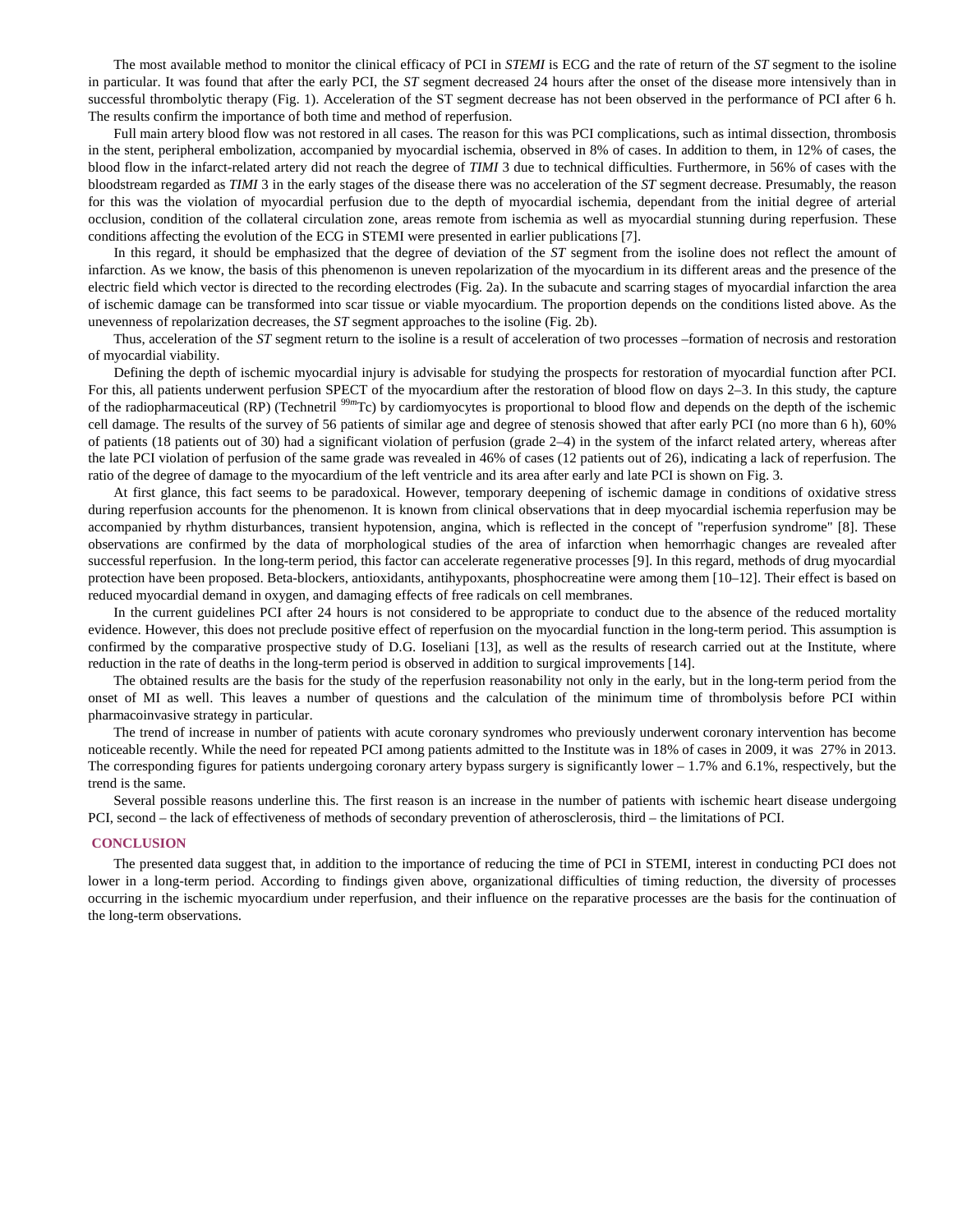

Fig. 1. Changes in the degree of *ST segment* elevation during PCI in various periods of time compared to TLT. Notes: TLT – thrombolytic therapy; PCI – percutaneous coronary intervention



Fig. 2. The origin of the *ST segment* elevation on the electrocardiogram in myocardial infarction<br><sup>%</sup> or nongage needs





### **REFERENCES**

- 1. *Sbornik srednemoskovskikh osnovnykh pokazateley deyatel'nosti meditsinskikh organizatsiy Departamenta zdravookhraneniya goroda Moskvy za 2012-2013 gg*. [A collection of medium-Moscow main indicators of activity of medical institutions of the Department of Healthcare of Moscow in 2012-2013]. State institution of health, Bureau of medical statistics HD. Moscow, 2014. Ex. No. 99/1-14. 25.03.2014. (In Russian).
- 2. Menees D.S., Peterson E.D., Wang Y., et al. Door-to-balloon time and mortality among patients undergoing primary PCI. *N Engl J Med.* 2013; 369 (10): 901–909.
- 3. NCDR study shows D2B times for STEMI have improved, in-hospital mortality rates remain unchanged. *Additional Strategies Needed to Reduce In-hospital Mortality September 4, 2013.* Available at: http://www.cardiosource.org/
- 4. Petrosyan Yu.S., Zingerman L.S. *Koronarografiya* [Coronary Angiography]. Moscow: Meditsina Publ., 1974. 115–125. (In Russian).
- 5. TIMI-III B Investigators. Effects of tissue plasminogen activator and a comparison of early invasive and conservative strategies in unstable angina and non-ST elevation myocardial infarction. Results of the TIMI IIIB trial. Thrombolysis in Myocardial Ischemia. *Circulation*. 1994; 89 (4): 1545–1556.
- 6. Trufanov G.E., Dekan V.S., Romanov G.G., Ryzhkova D.V. *Perfuzionnaya stsintigrafiya miokarda* [Perfusion scintigraphy of the myocardium].Saint-Peterburg: ELBI-SPb. Publ., 2012. 69. (In Russian).
- 7. Golikov A.P., Ryabinin V.A., Lopotovsky P.Yu. et al. Otsenka elektrokardiograficheskikh priznakov reperfuzii miokarda u bol'nykh s ostrym infarktom miokarda s pod'emom segmenta ST [Evaluation of electrocardiographic signs of myocardial reperfusion in patients with acute myocardial infarction with ST segment elevation]. *Zhurnal im. N.V. Sklifosovskogo Neotlozhnaya meditsinskaya pomoshch'.* 2012; 1: 20–23. (In Russian).